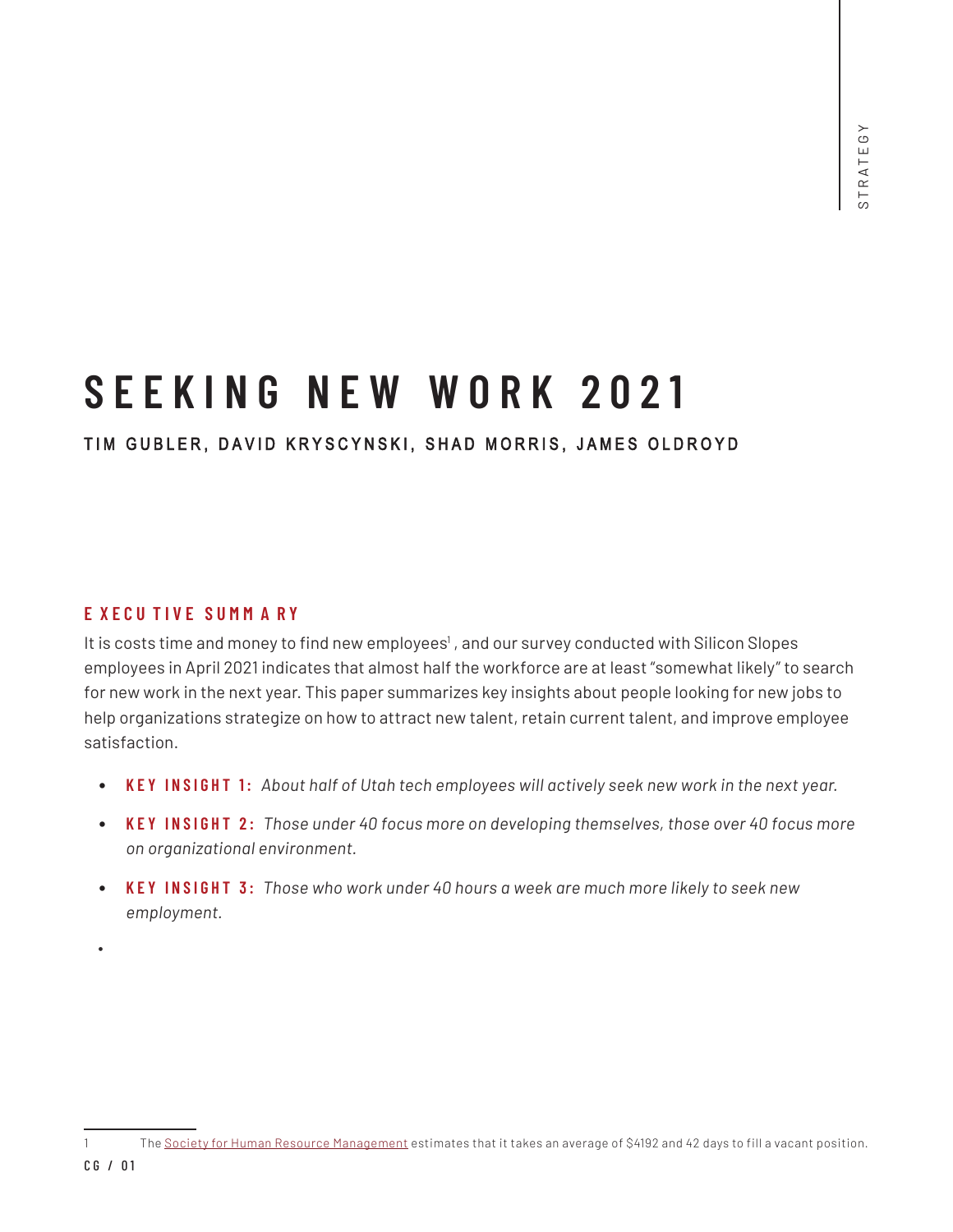## **SURVEY OVERVIEW**

In April 2021 we distributed a survey to develop insights related to human capital development and management in Utah. We sent the survey to over 40,000 past attendees to Silicon Slopes event in the past 5 years. After data cleaning we had a total of 1770 usable responses (approx. 4% response rate). For detailed information on the demographics of the people who completed the survey please see the demographics summary report.

#### **KEY INSIGHT 1:**

A B O U T HALF OF UTAH TECH EMPLOYEES WILL BE ACTIVELY SEEKING NEW WORK IN THE NEXT YEAR

A large number of tech employees are engaged in actively seeking out other employment opportunities, with almost half of the sample reporting being either "somewhat" or "extremely" likely to change jobs. A quarter of people under 40 are "extremely likely" to seek new work.



## **KEY INSIGHT 2:**

## THOSE UNDER 40 FOCUS MORE ON DEVELOPING THEMSELVES, THOSE OVER 40 FOCUS MORE ON ORGANIZATIONAL ENVIRONMENT

Overall, finding new opportunities and getting better compensation were the most-reported reasons for people seeking new work. Within the older and younger groups, distinct themes arose that help highlight what these groups may value.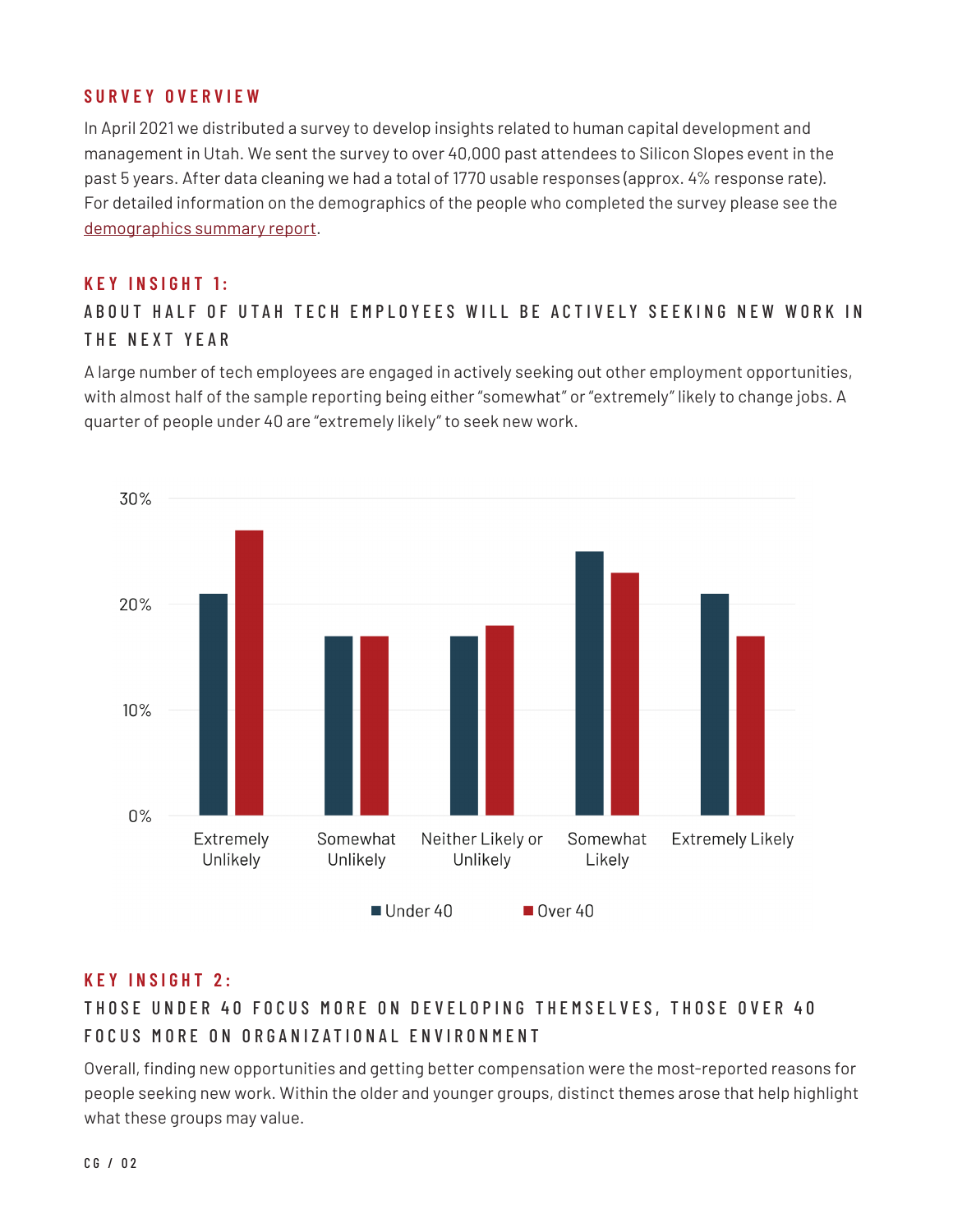## Reasons People Under 40 Are Leaving

Gen Z and Millennial employees' number one reason for seeking other work was desire for new opportunities. Younger employees reported wanting to seek other work centered on reasons around their personal advancement like finding new opportunities (17 percentage points higher), better compensation (8 percentage points higher), better engagement at work (14 percentage points higher), and more flexibility (6 percentage points higher).

## Reasons People Over 40 Are Leaving

A major reason Gen X and Baby Boomers' seek other work is because they are dissatisfied with management. Older employees reported reasons tied more to the workplace environment, being more put off by dissatisfaction with managers (6 percentage points higher), company culture (5 percentage points higher), and doubts about the long-term success of their company (6 percentage points higher)

|                                              | Under 40 | Over 40 |
|----------------------------------------------|----------|---------|
| Desire for a new opportunity                 | 63%      | 46%     |
| Lack of opportunities for career development | 53%      | 51%     |
| Dissatisfaction with salary/benefits         | 53%      | 46%     |
| Dissatisfaction with management              | 41%      | 47%     |
| Dissatisfaction with company culture         | 33%      | 38%     |
| Lack of engagement with current role         | 32%      | 18%     |
| Dissatisfaction with working environment     | 27%      | 31%     |
| Desire for increased work flexibility        | 26%      | 20%     |
| Doubts about company's long-term success     | 20%      | 26%     |
| Other                                        | 13%      | 13%     |

#### **TOP REASONS FT EMPLOYEES WANT TO LEAVE, SORTED BY 'UNDER 40' PERCENTAGES**

Respondents could choose up to three reasons, thus percentages will be more than 100%. Responses with greater than 5% difference appear in **bold**.

## **KEY INSIGHT 3:**

# THOSE WHO WORK UNDER 40 HOURS A WEEK ARE MUCH MORE LIKELY TO SEEK NEW EMPLOYMENT

30% of people who work less than 40 hours a week were "Extremely likely" to seek new employment (10 percentage points higher than full-time workers). This trend was more stark for employees who work less than 30 hours a week, 45% of their group report being "Extremely Likely" to seek new work in the next year.

C G / 03